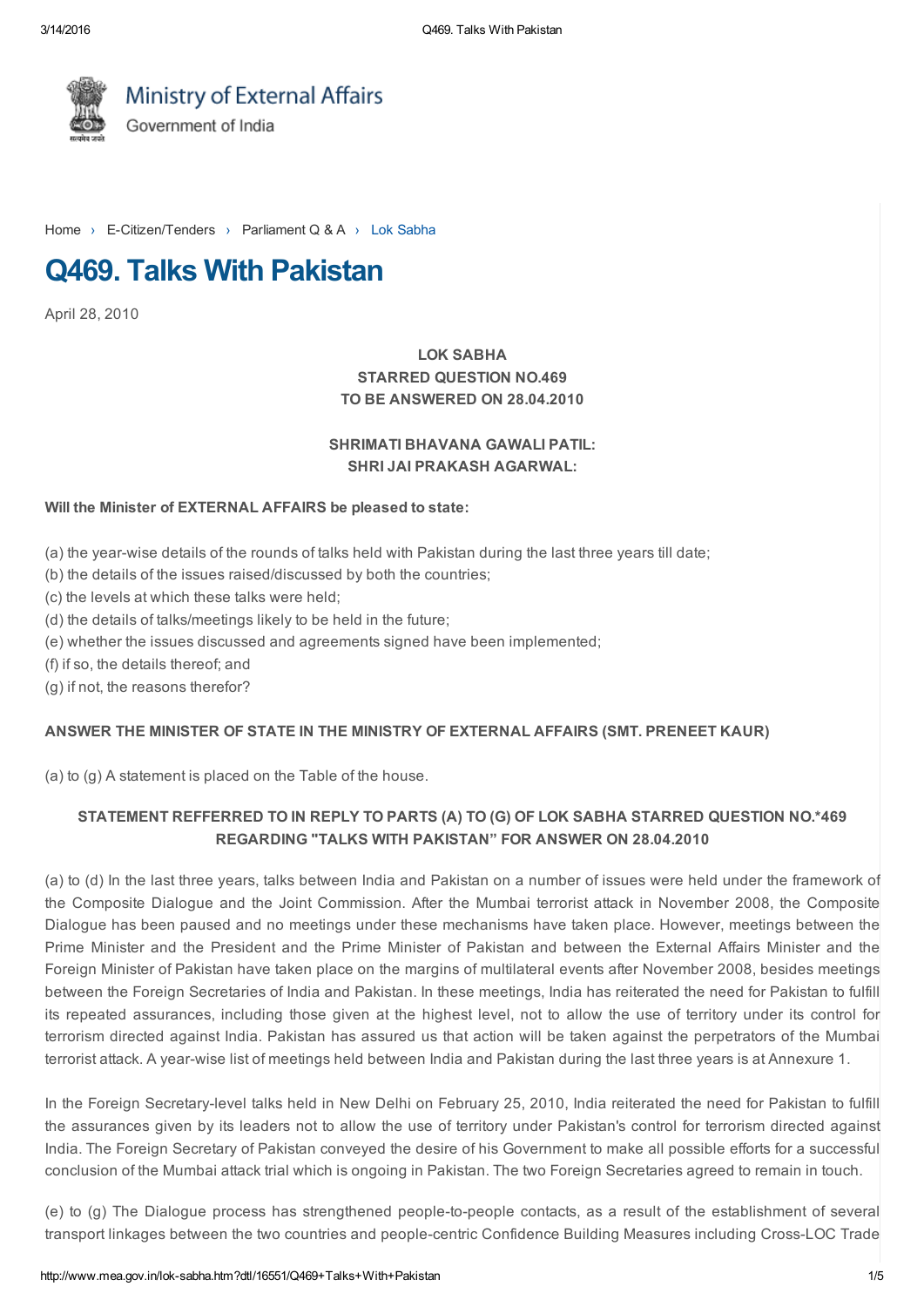#### 3/14/2016 Q469. Talks With Pakistan

and Travel. The Agreement on 'Reducing the Risk from accidents relating to Nuclear Weapons was signed in February 2007. There has been some progress on humanitarian issues such as signing of the Consular Access Agreement in May 2008 and release of some prisoners and fishermen.

#### Annexure 1

Meetings between India-Pakistan during the last three years (January 2007 onwards)

| <b>Date and Venue</b>               | <b>Meeting</b>                                                                                                                                                                |
|-------------------------------------|-------------------------------------------------------------------------------------------------------------------------------------------------------------------------------|
| 2007                                |                                                                                                                                                                               |
| January<br>7-8, 2007<br>Islamabad   | Meeting of the Joint Study Group of CBI (India) and FIA (Pakistan)                                                                                                            |
| January<br>13-14, 2007<br>Islamabad | Meeting between EAM and Foreign Minister of Pakistan<br>to review of 3rd round Composite Dialogue                                                                             |
| February 14-17, 2007<br>Jalandhar   | Bi-annual meeting between BSF and Pak Rangers                                                                                                                                 |
| February 20, 2007<br>New Delhi      | Meeting of two out of eight Working Groups on Education and Information under<br>Joint Commission                                                                             |
| February 21, 2007<br>New Delhi      | 5th Meeting of India-Pakistan Joint Commission<br>-visit of Pak Foreign Minister<br>(Agreement "Reducing the Risk from Accidents relating to Nuclear Weapons"<br>also signed) |
| March 6, 2007<br>Islamabad          | 1st Meeting of India-Pakistan Joint Anti-Terrorism Mechanism (JATM)                                                                                                           |
| March 14, 2007<br>Islamabad         | Launch of 4th round of India-Pakistan Composite Dialogue.                                                                                                                     |
| April 6-7,<br>2007<br>Islamabad     | Defence Secretary level talks between India and Pakistan on SIACHEN under<br>the 4th round of India-Pakistan Composite Dialogue                                               |
| May 30 to June 4, 2007              | 99th meeting of Permanent Indus Commission                                                                                                                                    |
| June<br>28-29,2007<br>Islamabad     | Culture Secretary level talks between India and Pakistan on Promotion of<br>Friendly Exchanges under the 4th round of India-Pakistan Composite Dialogue                       |
| July 3-4,                           | 4th round of Home/Interior Secretary level talks between India-Pakistan on                                                                                                    |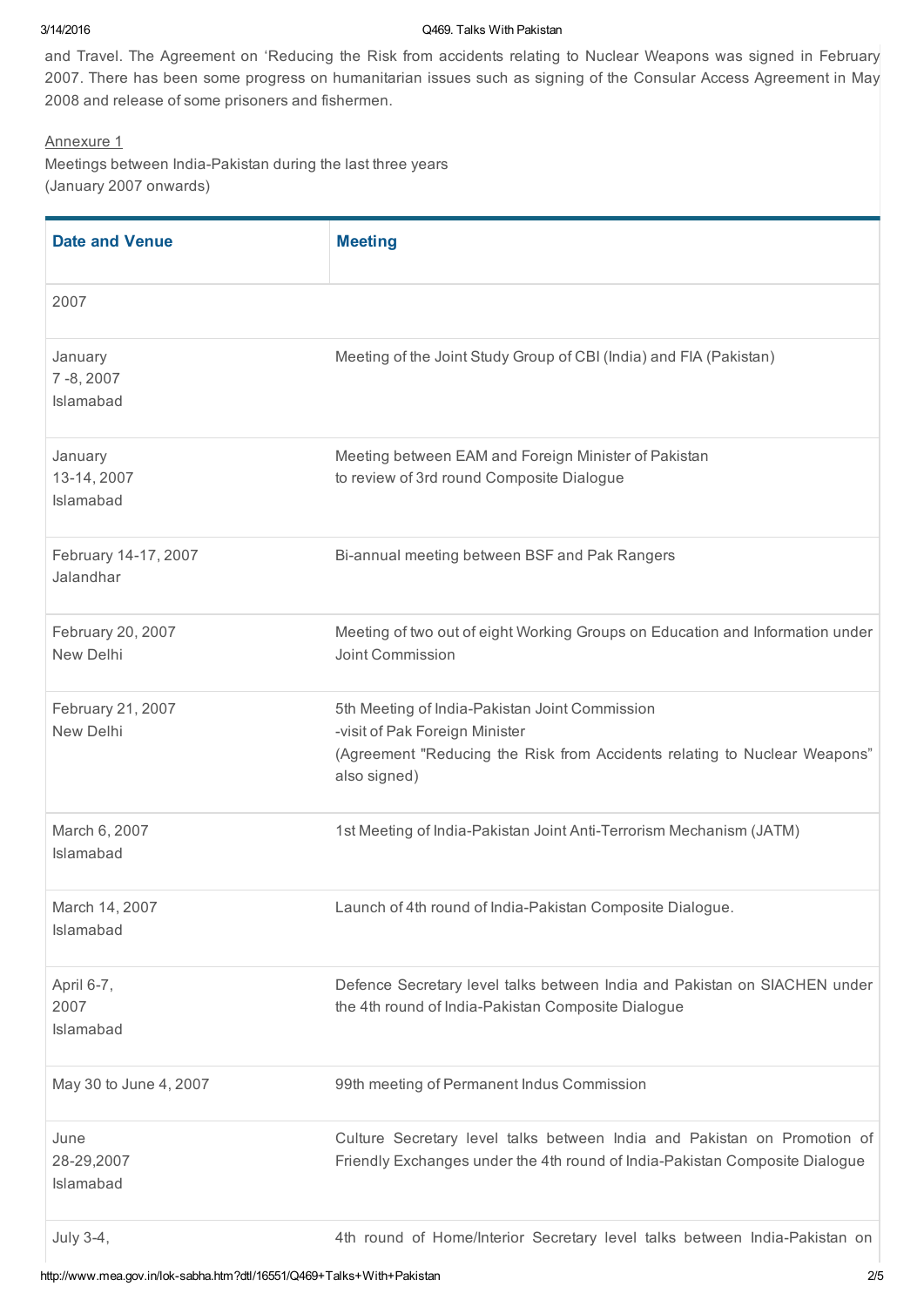| 3/14/2016            | Q469. Talks With Pakistan                                                   |
|----------------------|-----------------------------------------------------------------------------|
| 2007                 | Terrorism and Drugs Trafficking under Composite Dialogue                    |
| New Delhi            |                                                                             |
| July 31 to           | 4th round of India-Pakistan talks on Economic and Commercial Cooperation    |
| Aug 01, 2007         | under Composite Dialogue                                                    |
| New Delhi            |                                                                             |
| Aug 02,              | 3rd Meeting of India-Pakistan Joint Study Group (JSG) at Commerce Secretary |
| 2007                 | level                                                                       |
| New Delhi            |                                                                             |
| Aug 8-11,            | Meeting between ICG (Indian Coast Guard) and PMSA (Pakistan Maritime        |
| 2007                 | Security Agency)                                                            |
| New Delhi            |                                                                             |
| 20-8-2007            | Technical-level meeting between India and Pakistan                          |
| Attari/Wagah         | -Movement of Trucks                                                         |
| August 30-31, 2007   | <b>Tulbal Navigation Project Talks</b>                                      |
|                      | -between the Water Secretaries of India and Pakistan                        |
| September 8-11, 2007 | Bi-annual meeting between BSF and Pak Rangers                               |
| Lahore               |                                                                             |
| October 18, 2007     | 4th meeting of India-Pakistan Expert level dialogue on                      |
| New Delhi            | -Conventional Confidence Building Measures (CBMs)                           |
| 19-10-2007           | 5th meeting of India-Pakistan Expert level dialogue on                      |
| New Delhi            | -Nuclear Confidence Building Measures (CBMs)                                |
| 22-10-2007           | 2nd Meeting of JATM (Joint Anti-Terrorism Mechanism) between India and      |
| New Delhi            | Pakistan                                                                    |
| December 7, 2007     | Meeting between EAM and Pakistan FM (Interim) on sidelines of SAARC         |
|                      | Meeting.                                                                    |
| 2008                 |                                                                             |
| February 14-15,      | India Pakistan Meeting regarding the revision of Air Services Agreement     |
| 2008 Rawalpindi      |                                                                             |
| February 26,         | 1st Meeting of India-Pakistan Joint Judicial Committee on Prisoners         |
| 2008 New Delhi       |                                                                             |
| March 26-29, 2008    | Bi-annual meeting between BSF and Pak Rangers                               |
| Chandigarh           |                                                                             |
|                      |                                                                             |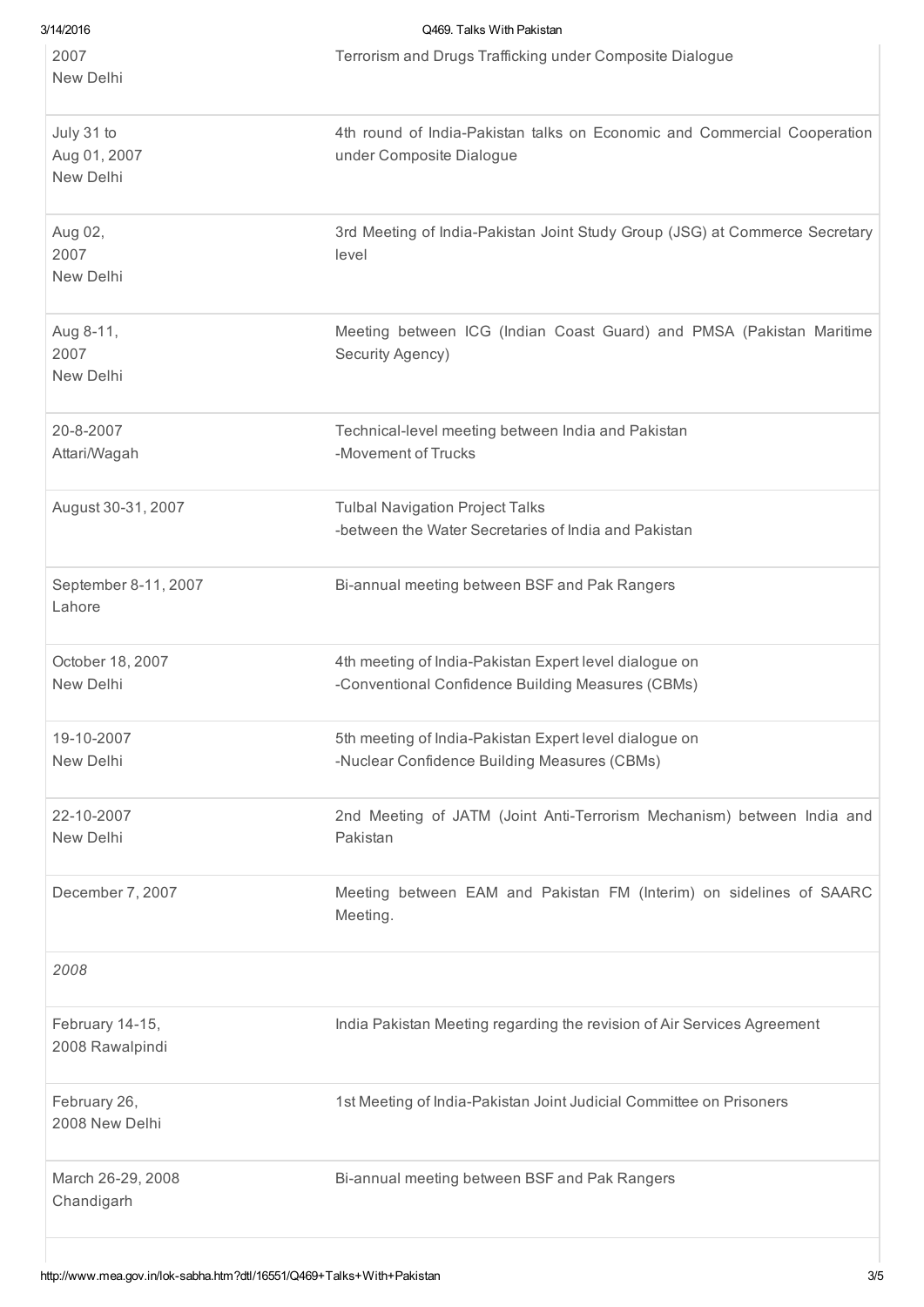| 3/14/2016                               | Q469. Talks With Pakistan                                                                                                     |
|-----------------------------------------|-------------------------------------------------------------------------------------------------------------------------------|
| May 20,<br>2008<br>Islamabad            | Meeting between the Foreign Secretaries of India and Pakistan to review the 4th<br>round of India-Pakistan Composite Dialogue |
| May 21,<br>2008, Islamabad              | Meeting between EAM and Pakistan FM to review the 4th round of India-<br>Pakistan Composite Dialogue                          |
| May 31 - June 5, 2008                   | 100th meeting of Permanent Indus Commission                                                                                   |
| June 24, 2008, Islamabad                | 3rd Meeting of India-Pakistan Joint Anti-Terrorism Mechanism (JATM                                                            |
| June 27, 2008, New Delhi                | Meeting between EAM and Foreign Minister of Pakistan                                                                          |
| July 18, 2008<br>Islamabad              | Meeting of India-Pakistan Working Group on Cross LOC CBMs (Joint Secretary<br>level)                                          |
| July 21, 2008                           | India-Pakistan Foreign Secretary level talks Launch of 5th round of Composite<br>Dialogue                                     |
| July 24-31, 2008                        | 101st meeting of Permanent Indus Commission                                                                                   |
| August 2, 2008<br>Colombo               | Meeting of Prime Minister and Pakistan Prime Minister Yousuf Raza Gilani on<br>the sidelines of SAARC Summit.                 |
| August 23, 2008, New Delhi              | India-Pakistan Judicial Committee Meeting 18-23, August 2008                                                                  |
| September 22, 2008, New Delhi           | India-Pakistan Cross LoC CBMs Meeting                                                                                         |
| September 24, 2008<br>New York          | India Pakistan Meeting between PM and President of Pakistan on the sidelines<br>of UNGA.                                      |
| October 13-16, 2008<br>Lahore, Pakistan | Bi-annual meeting between BSF and Pak Rangers                                                                                 |
| October 24, 2008, New Delhi             | Special (4th) Meeting of Joint Anti-Terrorism Meeting (JATM)                                                                  |
| October 24, 2008, Beijing               | Meeting between the Prime Minister and Prime Minister of Pakistan Yousuf<br>Raza Gilani on the sidelines of ASEM summit.      |
| October 23-25, 2008                     | 102nd meeting of Permanent Indus Commission                                                                                   |
| November 26, 2008<br>New Delhi          | Visit of Foreign Minister of Pakistan to India (26-29 Nov.2008)                                                               |
| November 26, 2008, Islamabad            | India-Pakistan Home Secretary level talks under 5th round of Composite<br>Dialogue                                            |